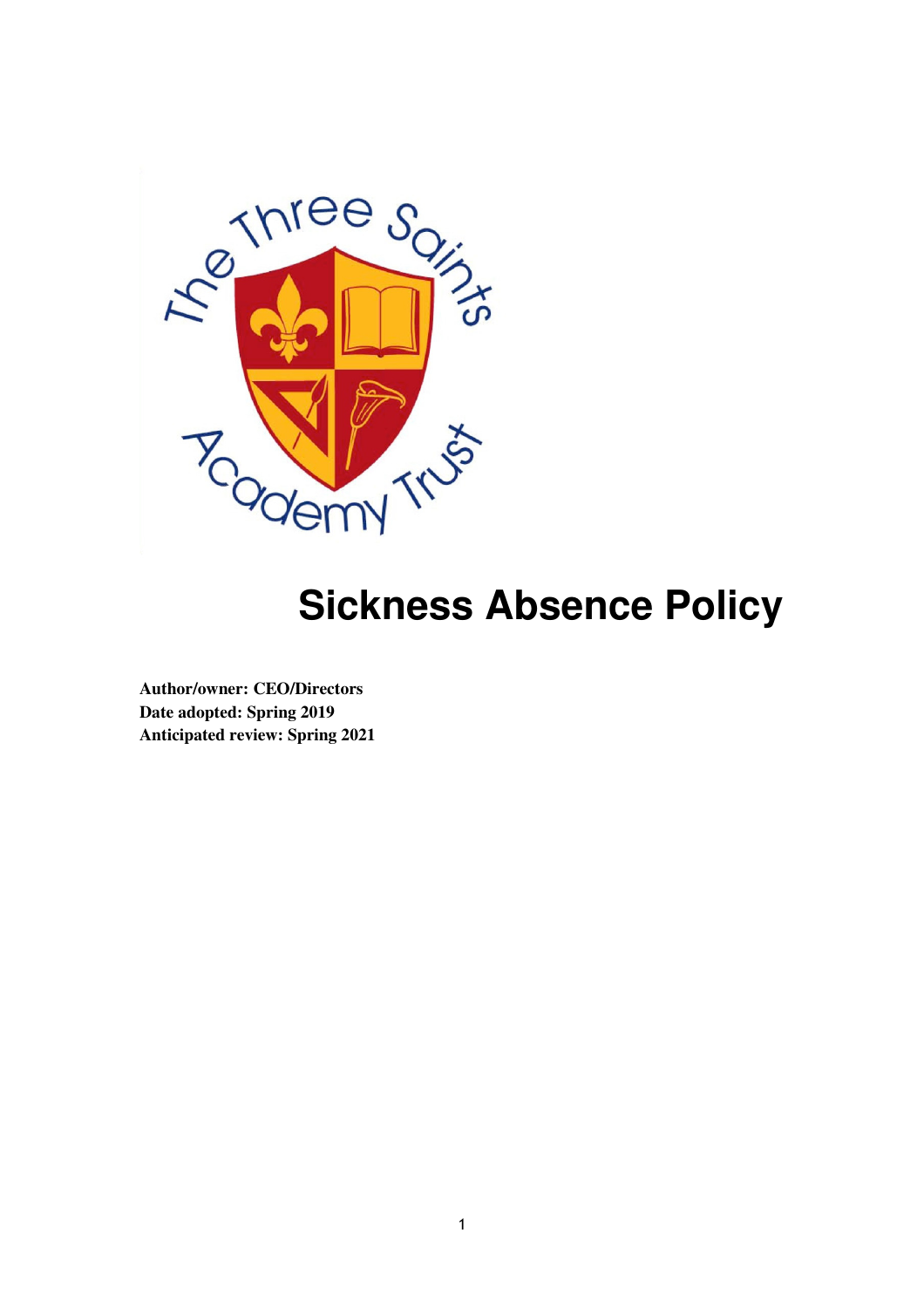# **Contents**

| 1 <sub>1</sub> |                                                     |  |
|----------------|-----------------------------------------------------|--|
| 2.             |                                                     |  |
| 3.             |                                                     |  |
| 4.             |                                                     |  |
| 5.             |                                                     |  |
| 6.             |                                                     |  |
| 7.             |                                                     |  |
| 8.             |                                                     |  |
| 9.             |                                                     |  |
| 10.            |                                                     |  |
| 11.            |                                                     |  |
| 12.            | Returning to work from long-term sickness absence 5 |  |
| 13.            |                                                     |  |
| 14.            |                                                     |  |
| 15.            |                                                     |  |
| 16.            |                                                     |  |
| 17.            |                                                     |  |
| 18.            |                                                     |  |
| 19.            |                                                     |  |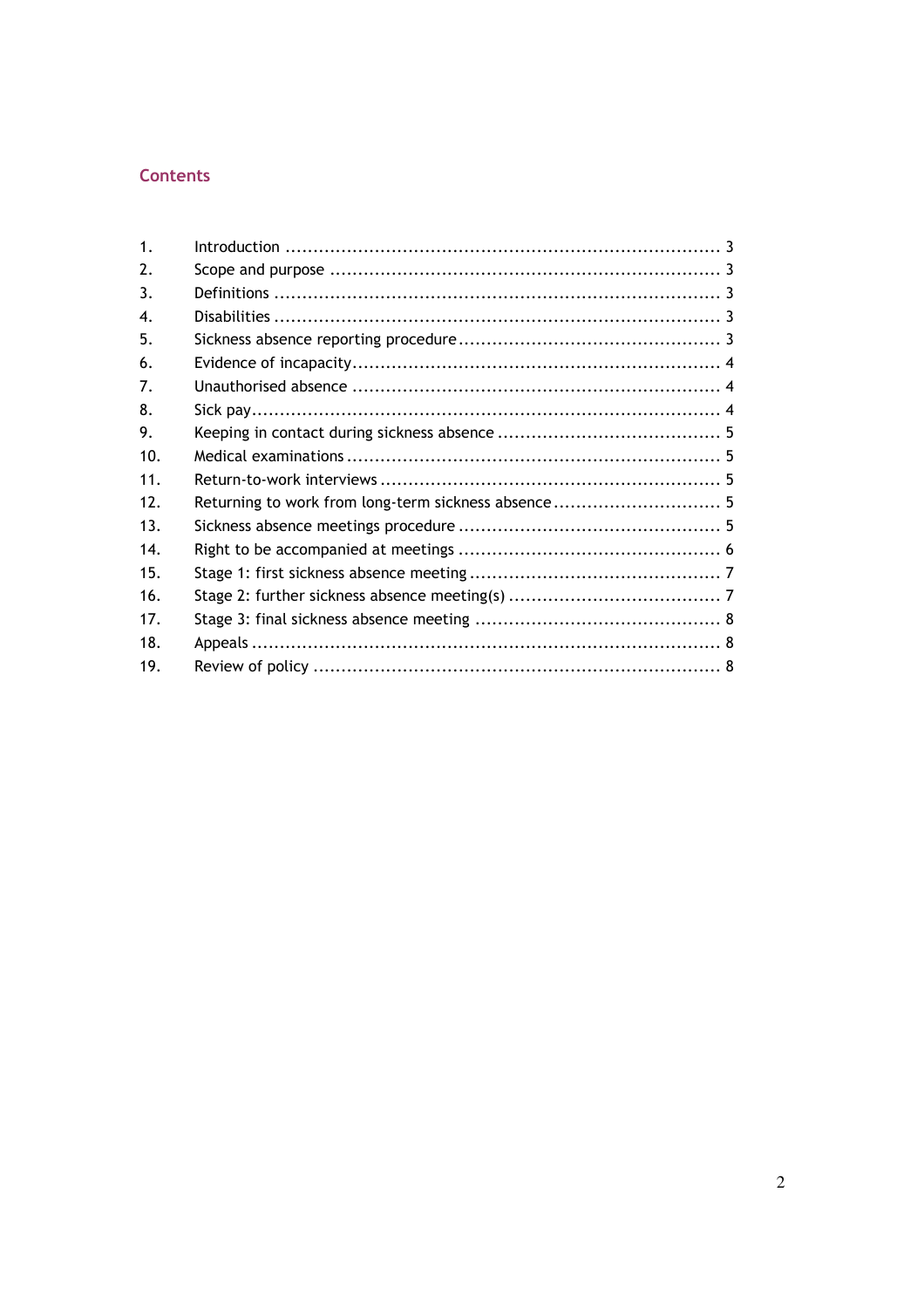# 1. Introduction

- 1.1 This policy sets out our procedures for reporting sickness absence and for the management of sickness absence in a fair and consistent way.
- 1.2 Sickness absence can vary from short intermittent periods of ill-health to a continuous period of long-term absence and have a number of different causes (for example, injuries, recurring conditions, or a serious illness requiring lengthy treatment).
- 1.3 We wish to ensure that the reasons for sickness absence are understood in each case and investigated where necessary. In addition, where needed and reasonably practicable, measures will be taken to assist those who have been absent by reason of sickness to return to work.

# 2. Scope and purpose

- 2.1 This policy has been agreed in consultation with the recognised trade unions and covers all employees at all levels and grades regardless of status.
- 2.2 The purpose of the policy is to ensure that staff understand the expectations of the Academy Trust in terms of attendance at work. In applying this policy we aim to ensure that attendance is managed appropriately and consistently and that employees receive relevant support.

# 3. Definitions

- 3.1 Short-term sickness absence any absence that lasts between half and 20 days' (four weeks).
- 3.2 Long term sickness absence any absence that lasts for a continuous period of longer than four weeks.

# 4. Disabilities

- 4.1 We are aware that sickness absence may result from a disability. At each stage of the sickness absence meetings procedure (set out in paragraph 15 of this policy), particular consideration will be given to whether there are reasonable adjustments that could be made to the requirements of a job or other aspects of working arrangements that will provide support at work and/or assist a return to work.
- 4.2 If you consider that you are affected by a disability or any medical condition which affects your ability to undertake your work, you should inform your Principal.

# 5. Sickness absence reporting procedure

- 5.1 All employees are required to follow the reporting procedure set out below.
- 5.2 If you are taken ill or injured while at work you should report this to your Principal.
- 5.3 If you cannot attend work because you are ill or injured you should normally telephone Principal or School Office as early as possible and no later than 7.30am. The following details should be provided:
	- (a) The nature of your illness or injury.
	- (b) The expected length of your absence from work.
	- (c) Contact details.
- 5.4 Contacting by text message or email is not acceptable.
- 5.5 Principal should ensure that:
	- (a) Any sickness absence that is notified to them is recorded and reported to school office.
	- (b) Arrangements are made, where necessary, to cover work and to inform colleagues (while maintaining confidentiality).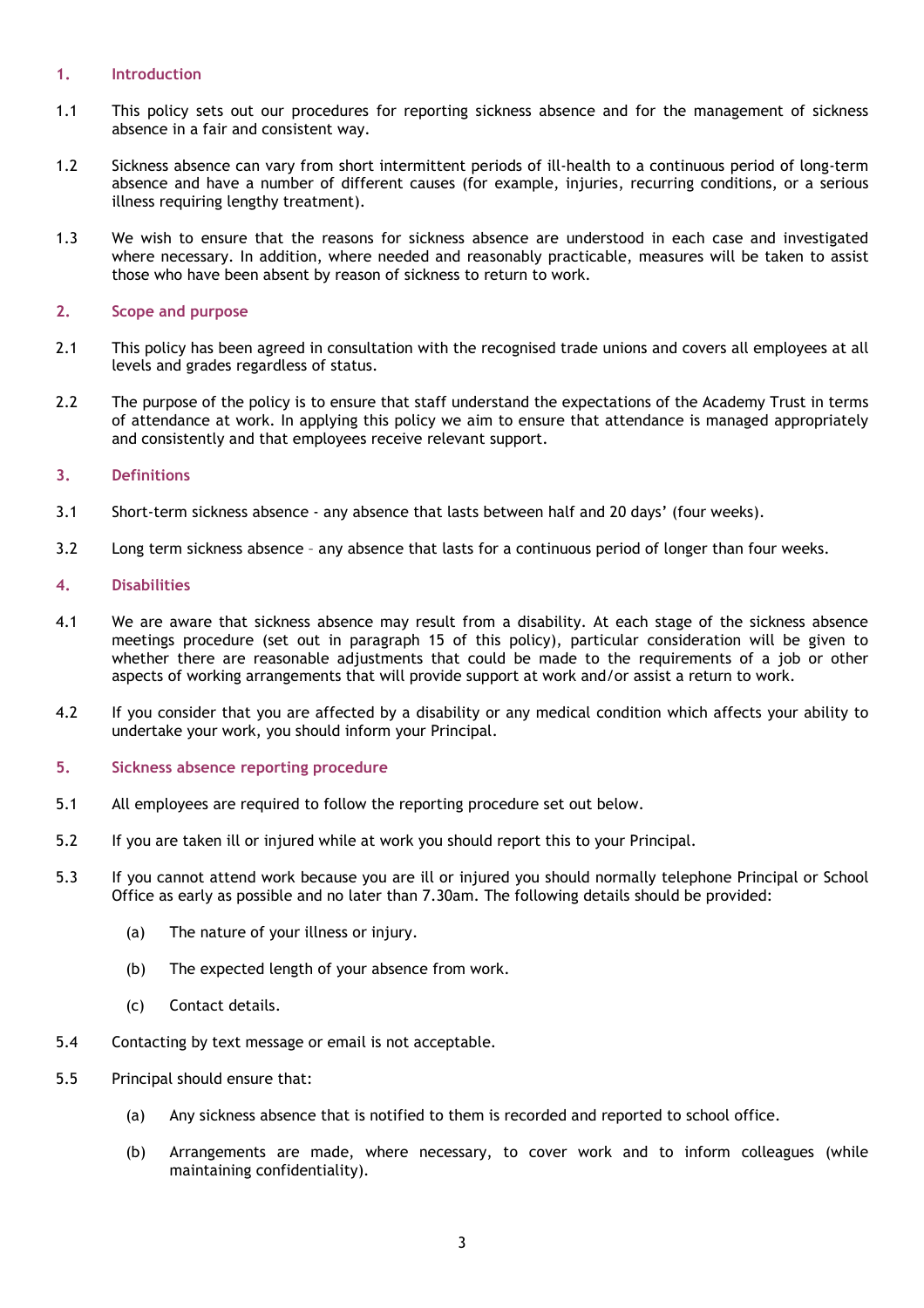- 5.6 You should expect to be contacted during your absence by the Principal who will want to enquire after your health and be advised, if possible, as to your expected return date.
- 5.7 If you are ill or injured during a period of pre-arranged annual leave you may elect to treat the days of incapacity as sickness absence instead of annual leave. You must inform your Principal of your incapacity and its likely duration as soon as possible even if you are abroad. The usual requirements for selfcertification and medical certificates in this policy will apply.

# 6. Evidence of incapacity

- 6.1 For sickness absence of up to seven calendar days you must complete a self-certification form which is available from the School Office.
- 6.2 For absence of more than a week you must obtain a certificate from your doctor (a 'Statement of Fitness for Work') stating that you are not fit for work and the reason(s) why. This should be forwarded to the School Office as soon as possible. If your absence continues, further medical certificates must be provided to cover the whole period of absence.
- 6.3 If your doctor provides a certificate stating that you 'may be fit for work' you should inform the Principal immediately. We will discuss with you any additional measures that may be needed to facilitate your return to work, taking account of your doctor's advice. This may take place at a return to work interview (see paragraph 11.1). If appropriate measures cannot be taken, you will remain on sick leave and we will set a date to review the situation.
- 6.4 Where we are concerned about the reason for absence, or frequent short-term absence, we may require a medical certificate for each absence regardless of duration. In such circumstances, we will cover any costs incurred in obtaining such medical certificates, for absences of a week or less, on production of a doctor's invoice.
- 6.5 Where an employee is absent immediately prior to a school closure period, they will continue to be deemed as being absent for the purposes of recording sickness and statutory and/or contractual sick pay during the school closure period, unless they provide a fit note indicating they are fit to return to work. The cost of fit note will be covered by the school if applicable.

# 7. Unauthorised absence

- 7.1 Cases of unauthorised absence will be dealt with under our Disciplinary Procedure.
- 7.2 Absence that has not been notified according to the sickness absence reporting procedure will be treated as unauthorised absence.
- 7.3 If you do not report for work and have not telephoned the Principal to explain the reason for your absence, your Principal will try to contact you, by telephone and in writing if necessary. This should not be treated as a substitute for reporting sickness absence.

# 8. Sick pay

- 8.1 You should refer to your contract for details of the sick pay to which you are entitled.
- 8.2 If a period of sickness absence is, or appears to be, occasioned by actionable negligence, nuisance or breach of any statutory duty on the part of a third party, in respect of which damages are or may be recoverable, you must immediately notify the Principal of that fact and of any claim, compromise, settlement or judgment made or awarded in connection with it and all relevant particulars that we may reasonably require. If we require you to do so, you must cooperate in any related legal proceedings and refund to us that part of any damages or compensation you recover that relates to lost earnings for the period of sickness absence as we may reasonably determine, less any costs you incurred in connection with the recovery of such damages or compensation, provided that the amount to be refunded to us shall not exceed the total amount we paid to you in respect of the period of sickness absence.
- 8.3 Failure to properly report your absence or to provide medical or self certification could lead to your pay being suspended.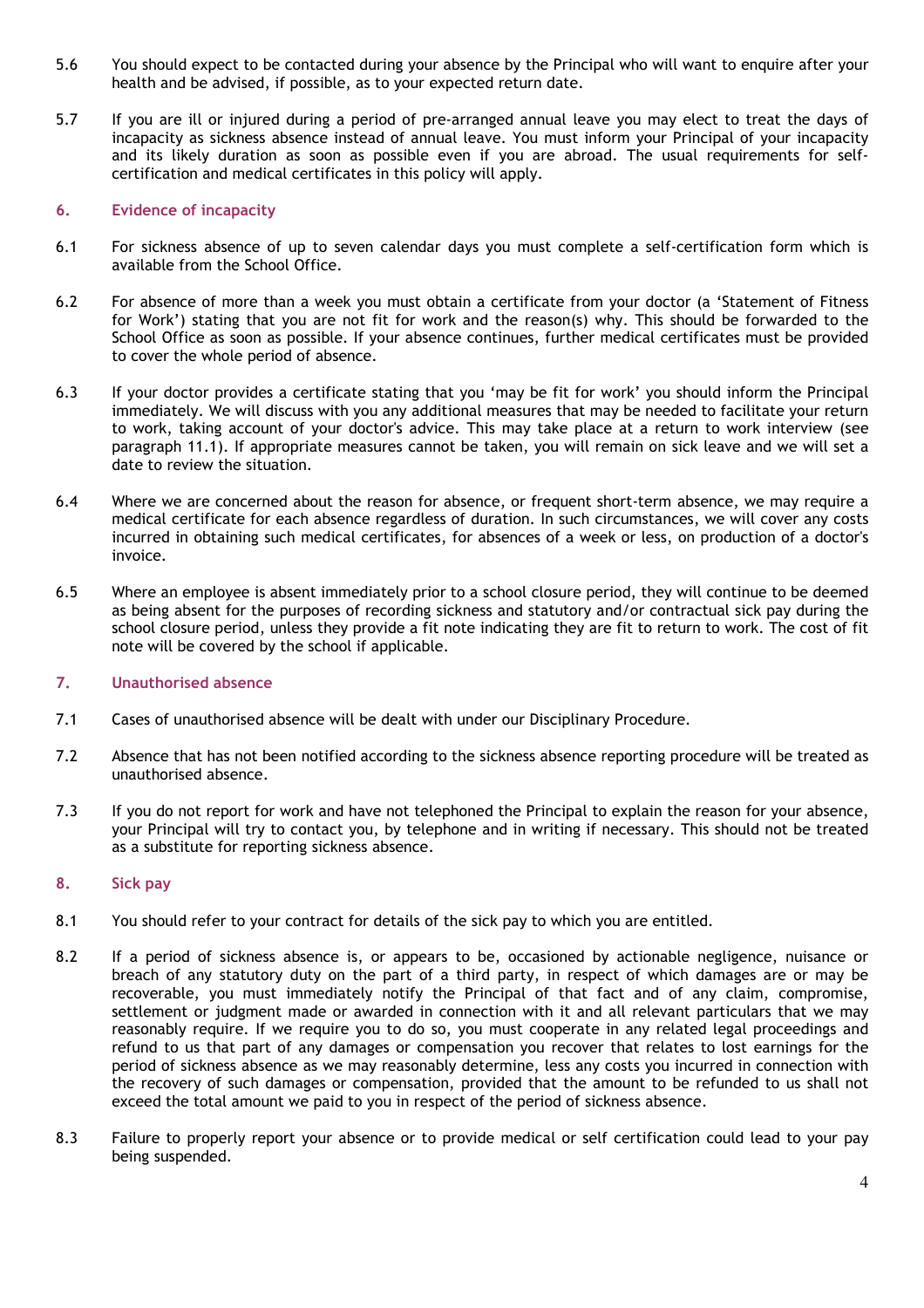# 9. Keeping in contact during sickness absence

- 9.1 If you are absent on sick leave you should expect to be contacted from time to time by your Principal in order to discuss your wellbeing, expected length of continued absence from work and any of your work that requires attention. Such contact is intended to provide reassurance and will be kept to a reasonable minimum.
- 9.2 If you have any concerns while absent on sick leave, whether about the reason for your absence or your ability to return to work, you should feel free to contact your Principal at any time.
- 9.3 You must complete and return to the school any documentation needed by the Trust insurance provider if this is necessary.

# 10. Medical examinations

- 10.1 We may, at any time in operating this policy, ask you to consent to a medical examination by a doctor nominated by us at our expense.
- 10.2 You will be asked to agree that any report produced in connection with any such examination may be disclosed to us and that we may discuss the contents of the report with our advisers and the relevant doctor.
- 10.3 Failure to agree to a reasonable request may be considered under the Disciplinary Policy.

# 11. Return-to-work interviews

- 11.1 If you have been absent on sick leave we will arrange for you to have a return-to-work interview with your line manager.
- 11.2 A return-to-work interview enables us to confirm the details of your absence. It also gives you the opportunity to raise any concerns or questions you may have, and to bring any relevant matters to our attention.
- 11.3 Where your doctor has provided a certificate stating that you 'may be fit for work' we will usually hold a return-to-work interview to discuss any additional measures that may be needed to facilitate your return to work, taking account of your doctor's advice.

# 12. Returning to work from long-term sickness absence

- 12.1 We are committed to helping employees return to work from long-term sickness absence. As part of our sickness absence meetings procedure (see paragraph 13.5), we will, where appropriate and possible, support returns to work by:
	- (a) Obtaining medical advice via the Trusts recognised occupational health provider;
	- (b) Making reasonable adjustments to the workplace, working practices and working hours;
	- (c) Considering redeployment; and/or
	- (d) Agreeing a return to work programme with everyone affected.
- 12.2 If you are unable to return to work in the longer term, we will consider whether you are entitled to any benefits under your contract and/or any insurance schemes we operate.

# 13. Sickness absence meetings procedure

- 13.1 We may apply this procedure whenever we consider it necessary, including, for example, if you:
	- (a) Have been absent due to illness on a number of occasions;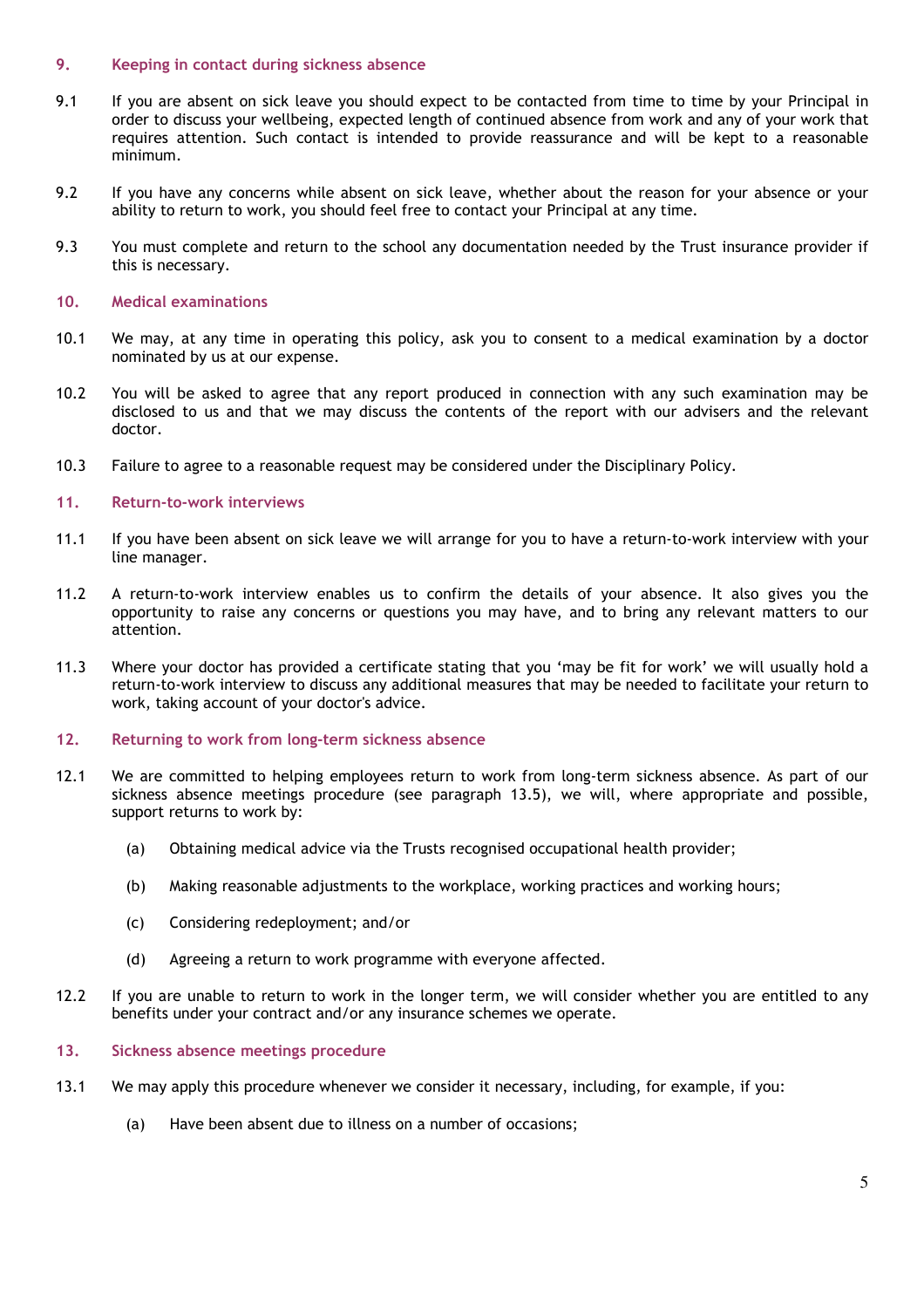(b) Have discussed matters at a return to work interview that require investigation; and/or

#### 13 SICKNESS ABSENCE MEETINGS PROCEDURE

- 13.1 We may apply this procedure whenever we consider it necessary, including, for example, if you:
	- (a) Have been absent due to illness on a number of occasions as follows;
		- (i) Three or more occasions in any rolling 12 month period
		- (ii) Ten or more days in any rolling 12 months
		- (iii) Or any other pattern that causes concern
- 13.2 The policy may still be applied where the employee persistently falls just below the trigger points and where the absence is perceived to be a problem.
	- (b) Have discussed matters at a return to work interview that require investigation;
	- (c) Have been absent for more than 20 days
- 13.3 We will give you five days written notice of the date, time and place of a sickness absence meeting. We will put any concerns about your sickness absence and the basis for those concerns in writing or otherwise advise why the meeting is being called. A reasonable opportunity for you to consider this information before a meeting will be provided.
- 13.4 The meeting will be conducted by your Principal and will normally be attended by a member of the Human Resources Department. You may bring a companion with you to the meeting (see paragraph 14).
- 13.5 You must take all reasonable steps to attend a meeting. Failure to do so without good reason may be treated as misconduct. If you or your companion are unable to attend at the time specified you should immediately inform your Principal who will seek to agree an alternative time.
- 13.6 A meeting may be adjourned if your Principal is awaiting receipt of information, needs to gather any further information or give consideration to matters discussed at a previous meeting. You will be given a reasonable opportunity to consider any new information obtained before the meeting is reconvened.
- 13.7 Confirmation of any decision made at a meeting, the reasons for it, and of the right of appeal will be given to you in writing within five days of a sickness absence meeting (unless this time scale is not practicable, in which case it will be provided as soon as is practicable).
- 13.8 If, at any time, your Principal considers that you have taken or are taking sickness absence when you are not unwell, they may refer matters to be dealt with under our Disciplinary Procedure.

# 14. Right to be accompanied at meetings

- 14.1 You may bring a companion to any meeting or appeal meeting under this procedure.
- 14.2 Your companion may be either a trade union representative or a work colleague. You should provide their details to your Principal conducting the meeting, in good time before it takes place.
- 14.3 Employees are allowed reasonable time off from duties without loss of pay to act as a companion. However, they are not obliged to act as a companion and may decline a request if they so wish.
- 14.4 Some companions may not be allowed: for example, anyone who may have a conflict of interest, or whose presence may prejudice a meeting. This will be made clear after a discussion with the employee.
- 14.5 A companion may make representations, ask questions, and sum up your position, but will not be allowed to answer questions on your behalf. You may confer privately with your companion at any time during a meeting.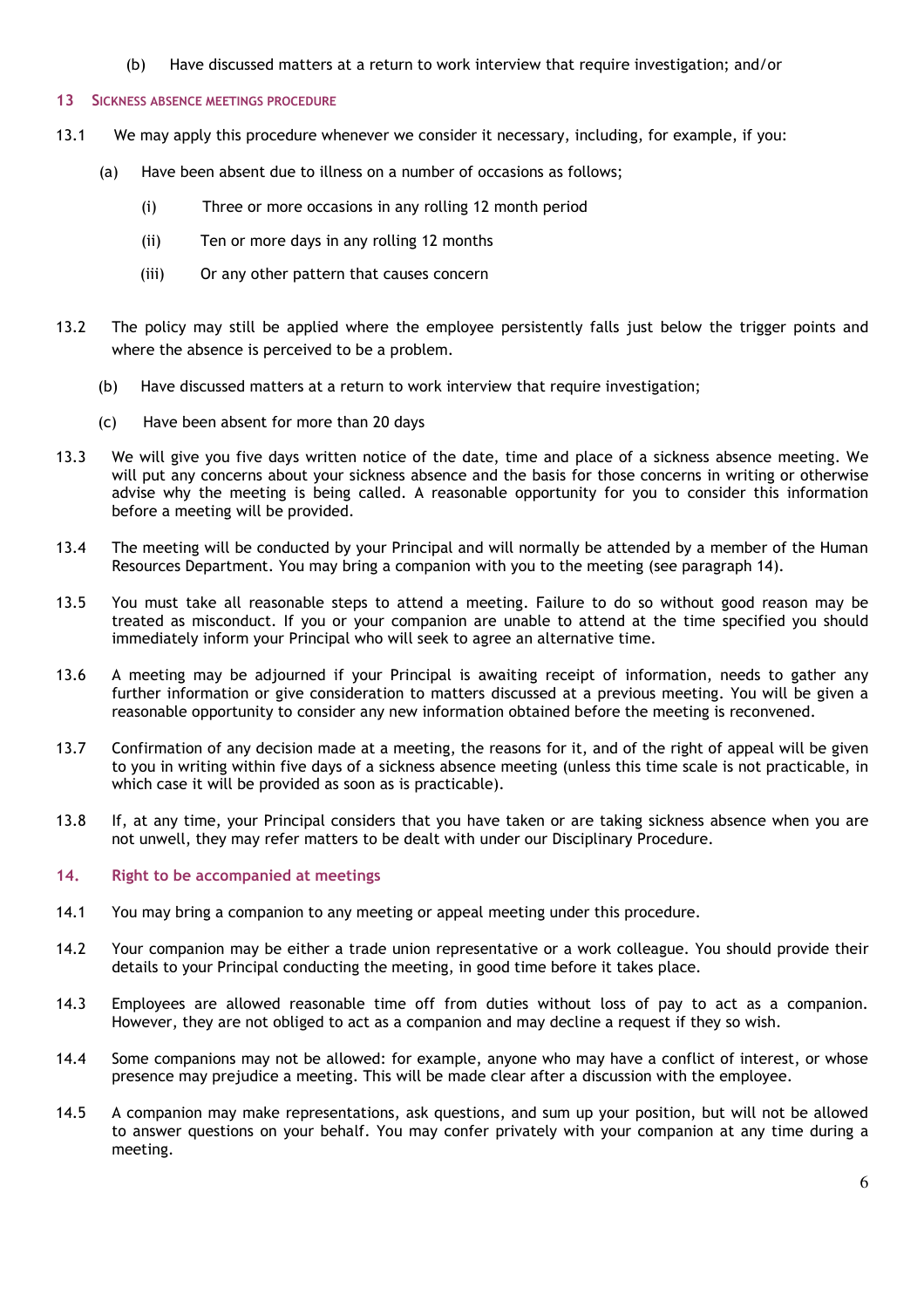#### 15. Stage 1: first sickness absence meeting

- 15.1 This will follow the procedure set out in paragraphs 13 and 14 on the arrangements for and right to be accompanied at sickness absence meetings.
- 15.2 The purposes of a first sickness absence meeting may include:
	- (a) Discussing the reasons for absence.
	- (b) Where you are on long-term sickness absence, determining how long the absence is likely to last.
	- (c) Where you have been absent on a number of occasions, determining the likelihood of further absences.
	- (d) Considering whether medical advice is required or, if already obtained, what that advice is.
	- (e) Considering what, if any, measures might improve your health and/or attendance.
	- (f) Determining a way forward, action that will be taken and a time-scale for review and/or a further meeting under the sickness absence procedure.
	- (g) Warning you that your employment may be at risk if your attendance does not improve.

# 16. Stage 2: further sickness absence meeting(s)

- 16.1 Depending on the matters discussed at the first stage of the sickness absence procedure, a further meeting or meetings may be necessary. Arrangements for meetings under the second stage of the sickness absence procedure will follow the procedure set out in paragraphs 13 and 14 on the arrangements for and right to be accompanied at sickness absence meetings.
- 16.2 The purposes of further meeting(s) may include:
	- (a) Discussing the reasons for and impact of your ongoing absence(s).
	- (b) Where you are on long-term sickness absence, discussing how long your absence is likely to last.
	- (c) Where you have been absent on a number of occasions, discussing the likelihood of further absences.
	- (d) If it has not been obtained, considering whether medical advice is required. If it has been obtained, considering the advice that has been given and whether further advice is required.
	- (e) Considering your ability to return to/remain in your job in view both of your capabilities and the needs of the Academy Trust and any adjustments that can reasonably be made to your job to enable you to do so.
	- (f) Considering possible redeployment opportunities and whether any adjustments can reasonably be made to assist in redeploying you.
	- (g) Where you are able to return from long-term sick leave, whether to your job or a redeployed job, agreeing a return to work programme, following OHU advise.
	- (h) If it is considered that you are unlikely to be able to return to work from long-term absence, whether there are any benefits for which you should be considered i.e. access to pension.
	- (i) Determining a way forward, action that will be taken and a time-scale for review and/or a further meeting(s). This may, depending on steps we have already taken, include warning you that you are at risk of dismissal.